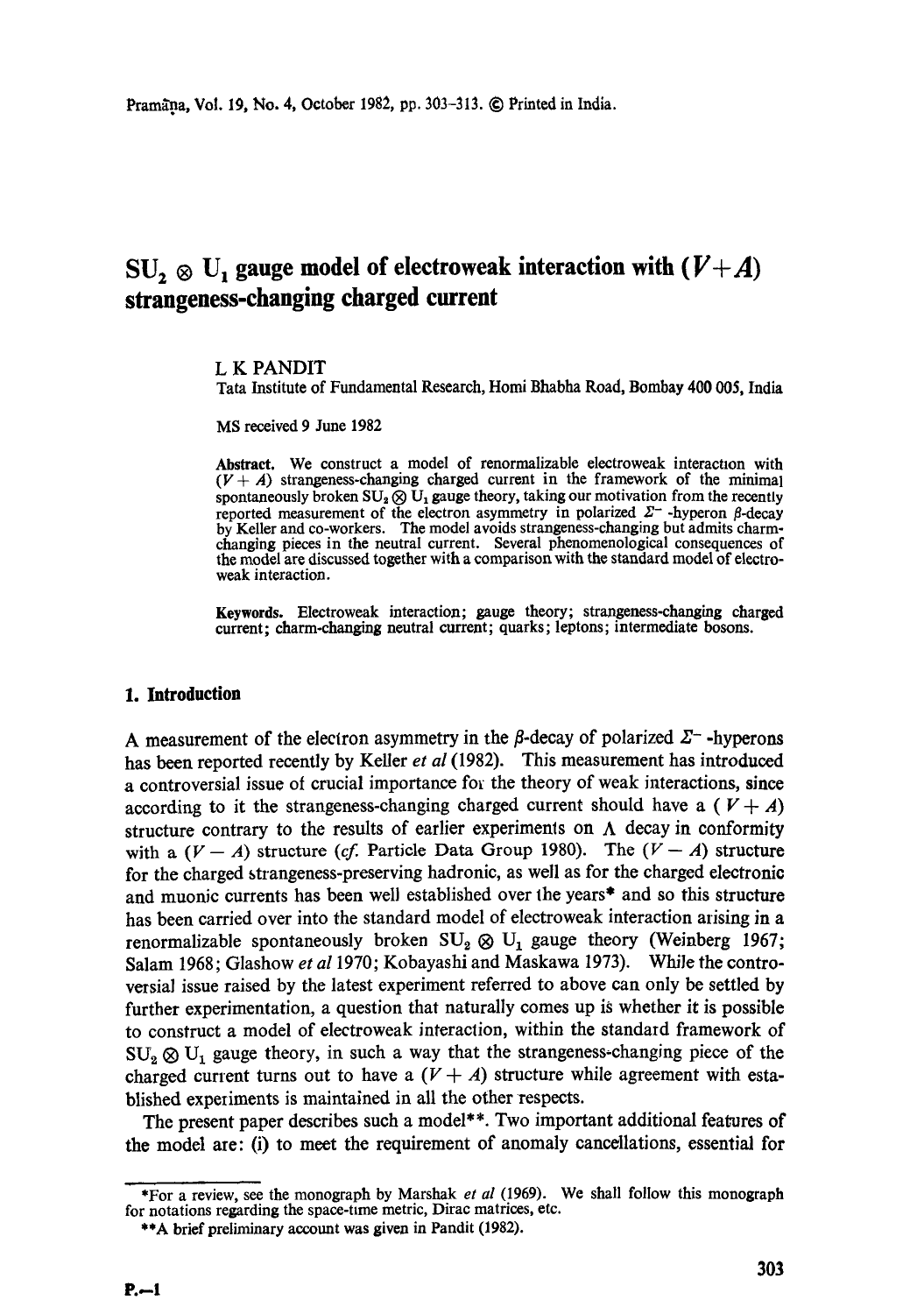renormalizability, we are forced to introduce at least one more pair of leptons and of quarks (this could have been avoided only if the tauonic charged current had also turned out experimentally to be of  $(V + A)$  structure;) (ii) while there are no strangeness-changing pieces in the neutral current, there do appear charm-changing\* pieces that are of considerable experimental interest.

In the next section we describe our modified scheme for electroweak interaction. Some features of the effective charged-current weak interactions implied by the model are discussed in  $\S$  3. The same is done for the neutral current phenomena in § 4. Comparisons with the results of the standard model are made in appropriate places. It will be seen that there are several features of experimental interest in the model presented here.

# **2. The model**

We follow the, by now quite well known, procedure\*\* of setting up the  $SU_2 \otimes U_1$ gauge theory spontaneously broken by the introduction of one complex doublet of scalar fields. Conventional notation will be used, and we shall avoid repeating well-documented details.

We denote by Y the  $U_1$  ' charge' and by  $T_3$  the diagonal generator of SU<sub>2</sub>. The electric charge (in units of protonic charge) will be taken to be

$$
Q = T_3 + Y. \tag{1}
$$

Using the notation  $u_{L, R} = \frac{1}{2} (1 \pm \gamma_5) u$ , etc., we make (for reasons explained below) the following assignments of the quarks and leptons to  $SU_2 \otimes U_1$  representations:

Quark-doublets: 
$$
\begin{bmatrix} u'_L \\ d_L \end{bmatrix}, \begin{bmatrix} c'_R \\ s_R \end{bmatrix}, \begin{bmatrix} t'_L \\ b_L \end{bmatrix}, \begin{bmatrix} g'_L \\ h_L \end{bmatrix}, \text{ with } Y = 1/6; \qquad (2a)
$$

Lepton-doublets:

$$
\begin{bmatrix} v_{eL} \\ e_L \end{bmatrix}, \begin{bmatrix} v_{\mu L} \\ \mu_L \end{bmatrix}, \begin{bmatrix} v_{\tau L} \\ \tau_L \end{bmatrix}, \begin{bmatrix} v_{\sigma R} \\ \sigma_R \end{bmatrix}, \text{ with } Y = -1/2,
$$
 (2b)

the singlets:

 $u'_R$ ,  $c'_L$ ,  $t'_R$ ,  $g'_R$ , with  $Y = +2/3$ ; (3a)

$$
d_{R}
$$
,  $s_L$ ,  $b_R$ ,  $h_R$ , with  $Y = -1/3$ ;\t\t(3b)

$$
v_{eR}, v_{\mu R}, v_{\tau R}, v_{\sigma L}, \text{ with } Y = 0; \tag{3c}
$$

$$
e_R, \quad \mu_R, \quad \tau_R, \quad \sigma_L, \quad \text{with } Y = -1. \tag{3d}
$$

<sup>\*</sup>Charm-changing neutral current in the context of the WP-model have been considered in **the**  past by Barger and Nanopoulos (1977).

<sup>\*\*</sup>An excellent account may be found in Tulsi Dass (1973).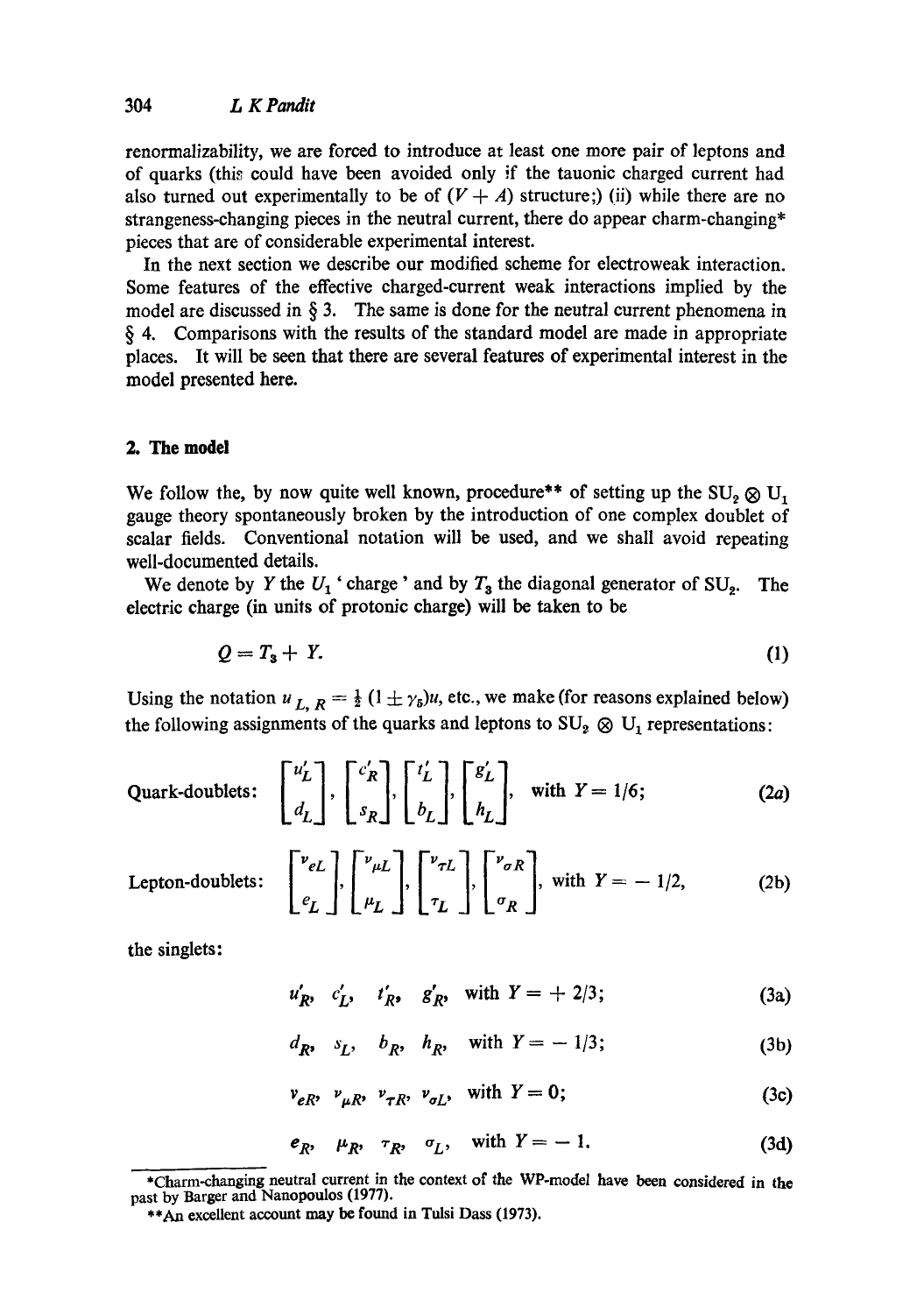We have introduced additional quarks g and h ( $Q = 2/3$ ,  $- 1/3$ ) and leptons  $\nu_{\sigma}$ ,  $\sigma(Q = 0, -1)$  to achieve anomaly cancellations as explained below. By u', c', t' and g' we denote a general Kobayashi-Maskawa type mixture of the  $Q = 2/3$  quarks  $u, c, t$  and g. For a first uncluttered survey of the dominant features of the model we shal!, however, use here the following Cabibbo-angle mixture:

$$
u' \simeq (\cos \theta)u + (\sin \theta)c, c' \simeq (-\sin \theta)u + (\cos \theta) c,
$$
  

$$
t' \simeq t, g' \simeq g
$$
 (4)

It will be understood, of course, that each quark comes in three colours which will, however, not be indicated explicitly in our expressions.

We have been led to make the assignments displayed in (2) and (3) for the following reasons: (i) we must put  $d<sub>L</sub>$  and  $s<sub>R</sub>$  in the respective doublets (equation (2a)), because we must have the well-established  $(V - A)$  structure for the strangeness-preserving piece of the charged current and we wish to have  $(V + A)$  structure for the strangeness-changing piece (in view of the result of Keller *et al* (1982)). (ii) We must also make sure that we do not end up having a strangeness-changing piece in the neutral current. To ensure this we must not allow mixing of the  $d$  and  $s$  quark fields (the GIM trick, Glashow *et al* 1970, will not work because of the opposite chiralities of the above two doublets). (iii) So, instead of mixing the d and *s,* as in the standard model, we must now appropriately mix the  $u$  and  $c$  (equation (4)) in order to introduce the Cabibbo angle effects in the hadronic pieces of the charged current. (iv) Since the  $(V - A)$  structures of the charged electronic and muonic currents are well established *(eft* Marshak *et al* 1969) the electronic and muonic doublets must be lefthanded (L) as in (2b). (v) Now, however, we must take care of anomaly cancellations\*, essential for renormalizability. The anomaly from the  $(u'_L, d_L)$  doublet is cancelled by that arising from the  $(v_{eL}, e_L)$  doublet; but, since the doublets  $(c'_R, s_R)$ and  $(v_{nI}, \mu_I)$  have opposite chiralities, they cannot mutually cancel their respective anomalies. For cancellation we must have another right-handed (R) doublet of leptons and a left-handed (L) doublet of quarks. However, we cannot employ the leptons  $v_{\tau}$  and  $\tau$  for this purpose since recent experiments\*\* indicate that the charged tauonic current is most likely  $(V - A)$ . Hence we are forced to introduce a new pair of leptons ( $v_a$ ,  $\sigma$ ) to form the desired R-doublet, and also a new pair of quarks  $(g, h)$  to go along with these. The assignments of (2) and (3) are thus mandatory for constructing a model of renormalisable electroweak interaction that keeps within the standard  $SU_2 \otimes U_1$  gauge framework and realises our objective.

Following the pattern of the standard theory we obtain the electroweak interaction expressed in conventional notation as:

$$
-L_{int} = e \left( A_{\mu} j_{\mu}^{em} + \frac{2}{\sin (2 \theta_{W})} Z_{\mu} (J_{\mu}^{3} - \sin^{2} \theta_{W} j_{\mu}^{em}) + \frac{1}{\sqrt{2} \sin \theta_{W}} (W_{\mu}^{+} J_{\mu}^{1+i2} + \text{h.c.}) \right).
$$
\n(5)

<sup>\*</sup>For a general discussion on the treatment of anomalies, see Georgi and Glashow (1972).

<sup>\*\*</sup>For a review and references see Perl (1980).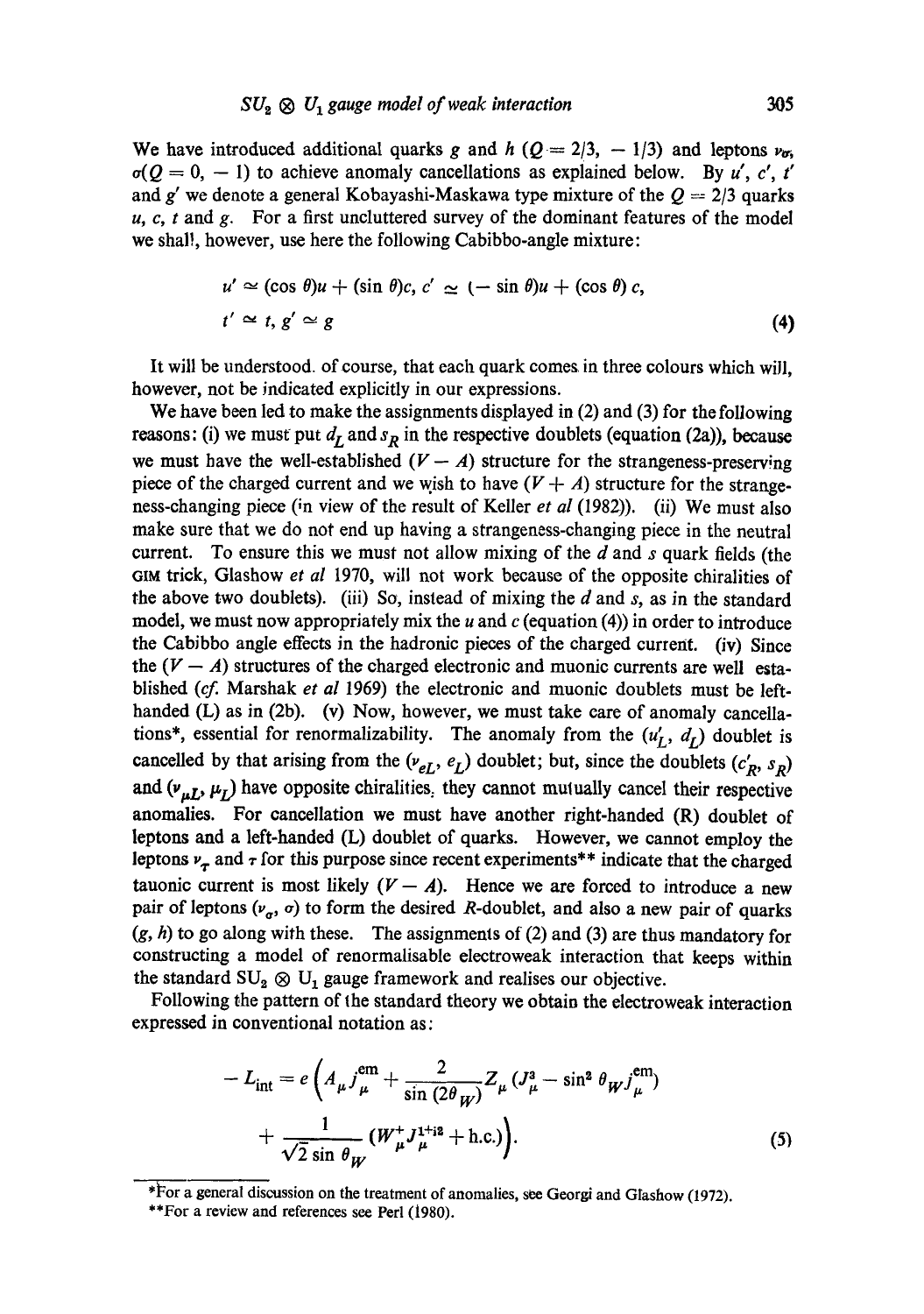Here  $j_{\mu}^{\text{em}}$  is the current of the electric charge Q and  $J_{\mu}^{*}$ ,  $a = 1, 2, 3$ , is the current of the generator  $T_a$  of  $SU_2$ . As in the standard model, we have

$$
m_W \simeq 37.3 \text{ GeV} / \sin \theta_W, \ m_Z = m_W / \cos \theta_W. \tag{6}
$$

Assuming (4) as expressing the dominant approximation to the possible mixings, and employing the notation  $L_{\rho}$  for  $\gamma_{\rho}$  (1 +  $\gamma_{5}$ ) and  $R_{\rho}$  for  $\gamma_{\rho}$  (1 -  $\gamma_{5}$ ) we have for the fermionic parts of the various currents:

$$
(-i) j_{\rho}^{\text{em}} = -\left[\bar{e} \gamma_{\rho} e + \bar{\mu} \gamma_{\rho} \mu + \bar{\tau} \gamma_{\rho} \tau + \bar{\sigma} \gamma_{\rho} \sigma\right] + \frac{2}{3} \left[\bar{u} \gamma_{\rho} u + \bar{c} \gamma_{\rho} c + \bar{t} \gamma_{\rho} t + \bar{g} \gamma_{\rho} g\right] - \frac{1}{3} \left[\bar{d} \gamma_{\rho} d + \bar{s} \gamma_{\rho} s + \bar{b} \gamma_{\rho} b + \bar{h} \gamma_{\rho} h\right],
$$
 (7)

$$
(-2i) J_{\rho}^{1+i2} \simeq \bar{\nu}_e L_{\rho} e + \bar{\nu}_{\mu} L_{\rho} \mu + \bar{\nu}_\tau L_{\rho} \tau + \bar{\nu}_\sigma R_{\rho} \sigma
$$
  
+  $\bar{\tau} L_{\rho} b + \bar{g} L_{\rho} h + \cos \theta \left[ \bar{u} L_{\rho} d + \bar{c} R_{\rho} s \right]$   
-  $\sin \theta \left[ \bar{u} R_{\rho} s - \bar{c} L_{\rho} d \right],$  (8)

$$
(-4i) J_{\rho}^{3} \simeq [\bar{\nu}_{e} L_{\rho} \nu_{e} + \bar{\nu}_{\mu} L_{\rho} \nu_{\mu} + \bar{\nu}_{\tau} L_{\rho} \nu_{\tau} + \bar{\nu}_{\sigma} R_{\rho} \nu_{\sigma}]
$$
  
\n
$$
- [\bar{e} L_{\rho} e + \bar{\mu} L_{\rho} \mu + \bar{\tau} L_{\rho} \tau + \bar{\sigma} R_{\rho} \sigma]
$$
  
\n
$$
- [\bar{d} L_{\rho} d + \bar{s} R_{\rho} s + \bar{b} L_{\rho} b + \bar{h} L_{\rho} h]
$$
  
\n
$$
+ \bar{t} L_{\rho} t + \bar{g} L_{\rho} g + \cos^{2} \theta [\bar{u} L_{\rho} u + \bar{c} R_{\rho} c]
$$
  
\n
$$
+ \sin^{2} \theta [\bar{u} R_{\rho} u + \bar{c} L_{\rho} c] + \sin 2\theta [\bar{u} \gamma_{\rho} \gamma_{5} c + \bar{c} \gamma_{\rho} \gamma_{5} u].
$$
 (9)

Note that the neutral current has no strangeness-changing piece, but does have a substantial pure axial-vector charm-changing piece (the last term of (9)) proportional to sin  $2\theta$ .

In the next two sections we shall discuss some of the main immediate consequences **of** our model of relevance to present day experiments.

#### **3. Effective charged-current weak interactions**

### 3.1 *p-decay*

For purposes of normalisation we put down the effective four-fermion interaction responsible for muon decay which is, as it must be, the same as in the standard theory:

$$
L_{\text{eff}} = -\frac{G}{\sqrt{2}} (\bar{\nu}_{\mu} \gamma_{\rho} (1 + \gamma_5) \mu) (\bar{e} \gamma_{\rho} (1 + \gamma_5) \nu_e) + \text{h.c.}
$$
 (10)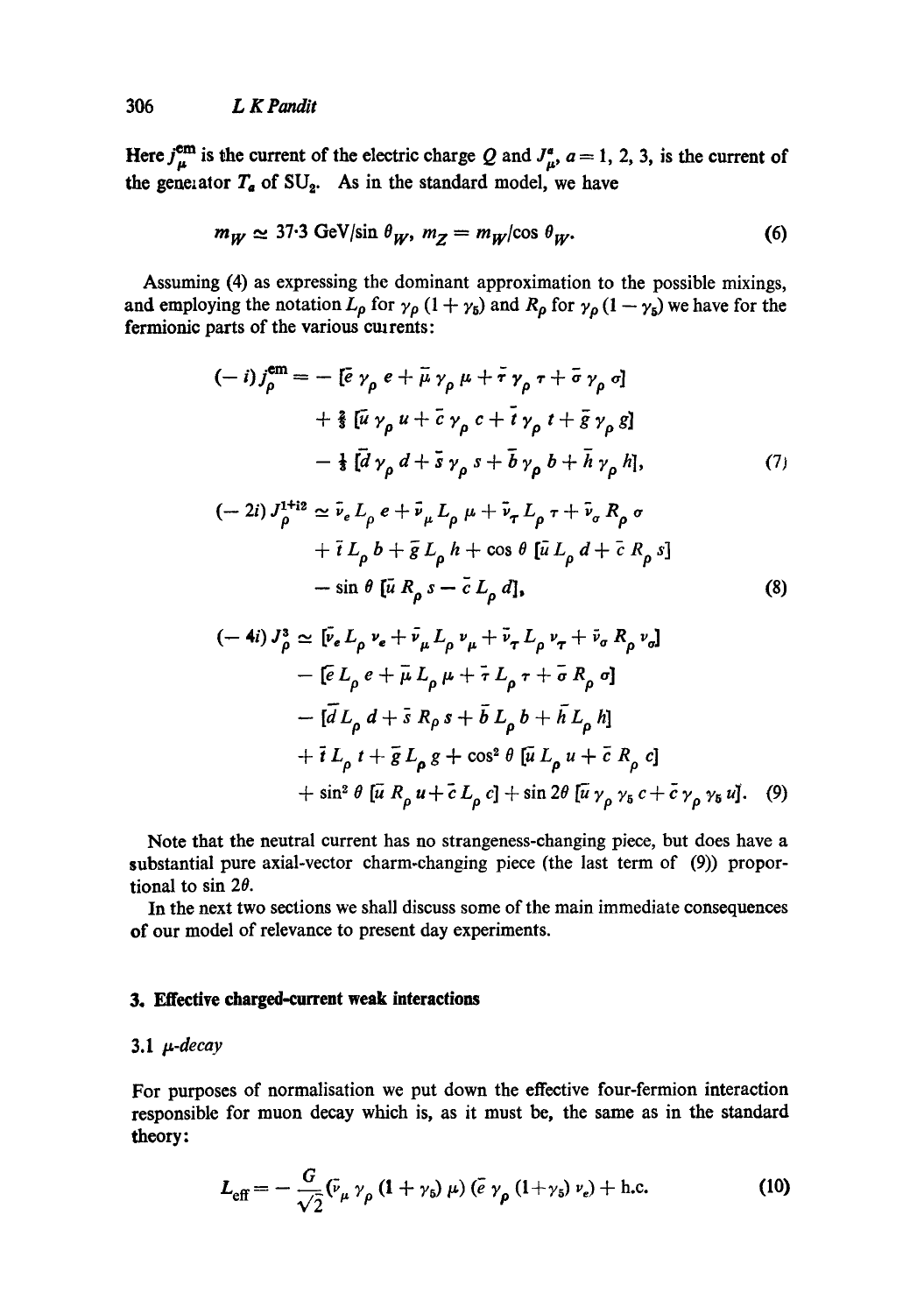The Fermi coupling constant G is given by

$$
\frac{G}{\sqrt{2}} = \frac{e^2}{8m_W^2 \sin^2 \theta_W}.
$$
\n(11)

#### 3.2 *~-decays*

The  $\tau$ -decays will continue to be described as in the standard model.

#### 3.3 *Semi-leptonic decays of ordinary hadrons*

Using the old SU<sub>3</sub> notation of Cabibbo theory (cf. Marshak *et al* 1969) the semileptonic decays of the old strange and non-strange hadrons will be described by the effective interaction

$$
L_{\text{eff}} = i \frac{G}{\sqrt{2}} \left[ \bar{\mu} L_{\rho} \nu_{\mu} + \bar{e} L_{\rho} \nu_{e} \right] \left[ \cos \theta \left( V_{\rho}^{1+i2} + A_{\rho}^{1+i2} \right) \right] + \sin \theta \left( - V_{\rho}^{4+i} + A_{\rho}^{4+i5} \right) \right] + \text{h.c.}
$$
 (12)

Note the change in sign in front of  $V_{\rho}^{4+i5}$  in comparison with the standard theory. The strangeness-changing hadronic current is thus  $(V + A)$  instead of  $(V - A)$ .

Of the semi-leptonic decays of mesons only the  $K_{14}$  decays involve both the V as well as the  $\Lambda$  currents. However, the relevant experimental as also the theoretical analyses are too intricate to yield still an unambiguous decision on the  $(V-A)$ versus  $(V + A)$  nature of the strangeness-changing charged current (see Marshak *et aI* 1969).

For the  $\Sigma^-$ -hyperon  $\beta$ -decay, in particular, we thus have  $g_V = \sin \theta$ ,  $g_A = \sin \theta$  $(- F + D)$ , (see Marshak *et al* 1969). Thus with  $F \approx 0.43$  and  $D \approx 0.79$ , we find  $(g_A/g_V) \approx +0.36$ . This sign agrees with the result of Keller *et al* (1982) who favour the value  $(g_A/g_V) = +0.44 \pm 0.03$ . To obtain this agreement of sign was, of course, the statting motivation of our work. So, apart from the sign of  $(g_A/g_V)$  for the  $\Lambda$  hyperon *(cf.* Particle Data Group 1980), our model agrees with data on semileptonic hadronic decays.as well as the standard model. Further experimentation will be needed to settle the present controversial situation regarding the  $(V-A)$ versus the  $(V + A)$  structure of the strangeness-changing charged current.

#### 3.4 *Leptonic processes involving charmed hadrons*

The effective interaction operative is

$$
L_{\text{eff}} = -\frac{G}{\sqrt{2}} \left[ \bar{\nu}_{\mu} L_{\rho} \mu \right] + \left( \bar{\nu}_{e} L_{\rho} e \right) + \dots
$$
  
[ (cos  $\theta$ )  $\bar{s} R_{\rho} c + (\sin \theta) \bar{d} L_{\rho} c$ ] + h. c. (13)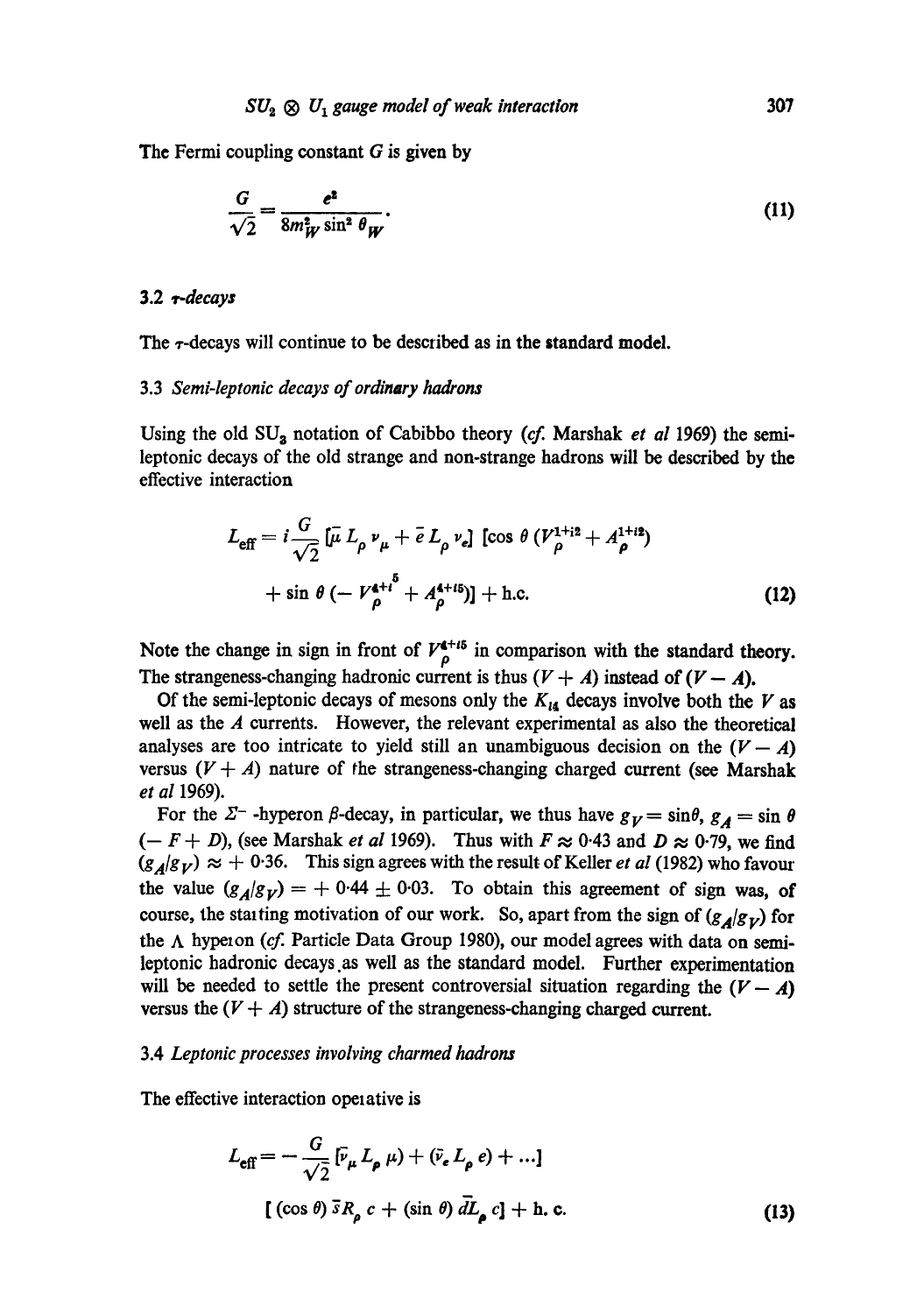The only differences from the standard model come in the change of sign of the sin  $\theta$ term and in the cos  $\theta$  term having  $(V + A)$  instead of the usual  $(V - A)$  structure for the hadronic current. Measurements of semi-leptonic decay rates of charmed hadrons are not sensitive to these changes and so for this purpose our model is not distinguished from the standard model.

Where differences, although rather subtle, do occur from the standard model is in the phenomena of dimuon\* production (signalling charm production) in the collisions of high energy  $\nu_{\mu}$  and  $\nu_{\mu}$  with nucleons. In this connection it should be noted that in the  $\nu_{\mu}$  collision the production is off the valence d-quark with the standard factor sin  $\theta$  and the standard  $(V - A)$  interaction, whereas it is off the sea s-quark with the standard factor cos  $\theta$  but modified  $(V + A)$  interaction. In  $\overline{v}_{\mu}$  collision the production is off sea quarks  $\overline{d}$  and  $\overline{s}$  – the dominant cos  $\theta$  factor occurring for  $\overline{s}$ quark with the modified  $(V + A)$  interaction. It will thus be very interesting to look for these subtle differences in experimental studies through the so called y-distribution studies, specially in  $\bar{v}_\mu$  collisions.

# 3.5 *Nonleptonic decays*

The effective interactions for  $|\Delta S| = 1$  parity-conserving (pc) and parity-violating (pv) processes are, respectively,

$$
L_{\text{eff}}\left(\left|\Delta S\right|=1,\,\text{pc}\right)=\frac{G}{\sqrt{2}}\sin\,\theta\cos\,\theta\left(\frac{1}{2}\right)
$$
\n
$$
\left[\left\{\bar{u}\,\gamma_{\mu}\,d,\,\bar{s}\,\gamma_{\mu}\,u\right\}-\left\{\bar{u}\,\gamma_{\mu}\,\gamma_{5}\,d,\,\bar{s}\,\gamma_{\mu}\,\gamma_{5}\,u\right\}\right]+\text{h.c.,}\tag{14}
$$

$$
L_{\text{eff}} = (\vert \Delta S \vert = 1, \text{pv}) = \frac{G}{\sqrt{2}} \sin \theta \cos \theta \left( \frac{1}{2} \right) \left[ \{ \bar{u} \gamma_{\mu} \gamma_{5} d, \bar{s} \gamma_{\mu} u \} - \right.
$$
  

$$
\{\bar{u} \gamma_{\mu} d, \bar{s} \gamma_{\mu} \gamma_{5} u \} + \text{h.c.,}
$$
 (15)

where we have used the notation  $\{A, B\} = AB + BA$ . The expressions (14) and (15) differ from those in the standard model in the crucial  $(-)$  sign present in their right hand sides. While the isospin properties are not changed, the SU<sub>3</sub> properties in the limit of exact  $SU<sub>3</sub>$  symmetry are now crucially altered as a result. Also, as a result, the short-distance QCD enhancement and suppression behaviours of the different effective operators will get modified (see in this connection, e. g. the review by Lee (1975)). Nonleptonic decays are well-known for their having remained largely intractable on account of the complications arising due to the hadronic strong interactions. We propose to go into all related questions elsewhere.

Interesting modifications will appear also in the description of the nonleptonic decays of charmed hadrons. The dominant interaction proportional to  $\cos^2 \theta$  again arises from the current  $\times$  current interaction using charged currents (with the same strangeness and charm selection rules as in the standard model), whereas the subdominant part proportional to cos  $\theta$  sin  $\theta$  will now receive a contribution also from

**<sup>\*</sup>For a recent review see Fisk (1981).**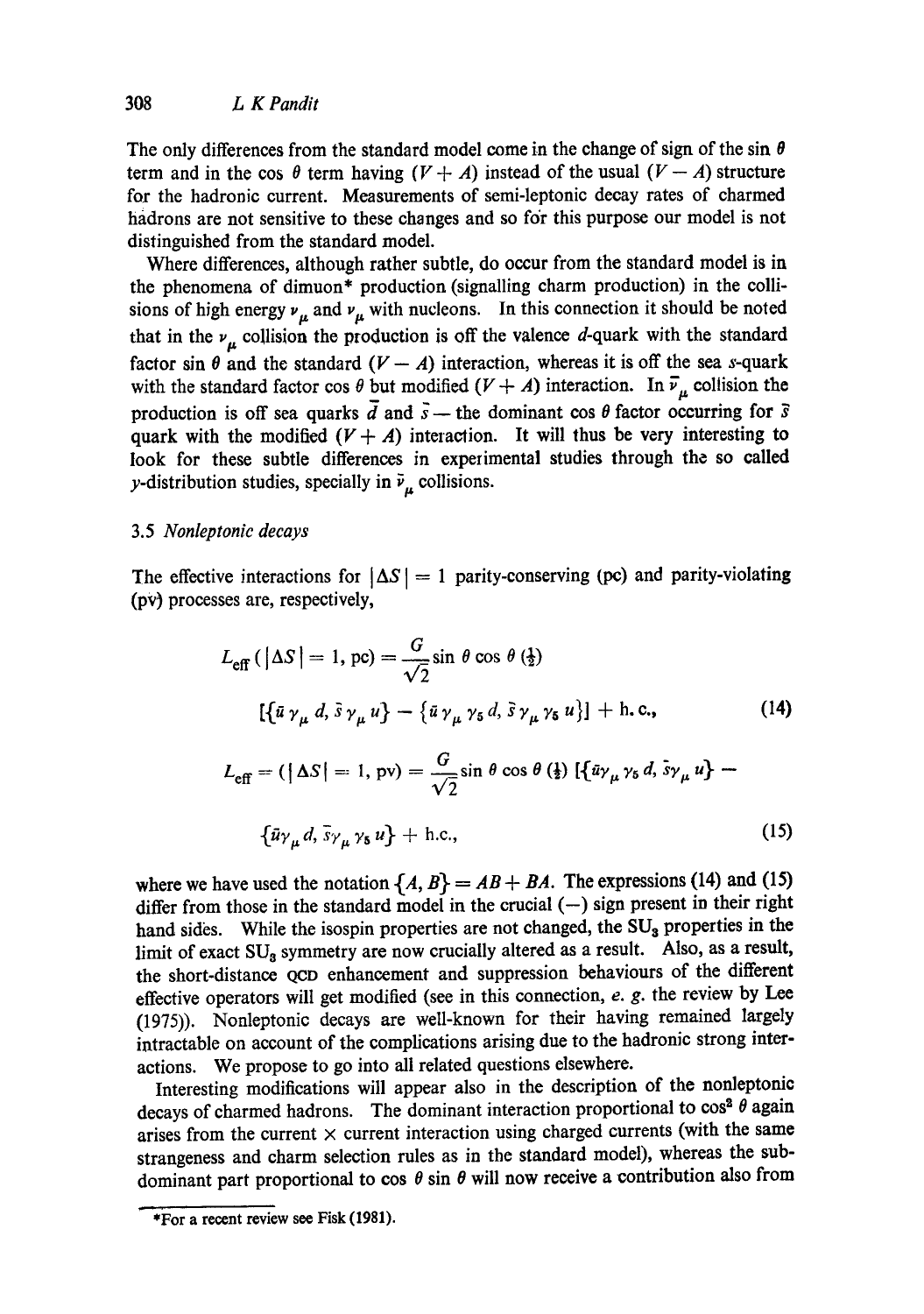the charm-changing piece in the neutral current. We relegate a discussion of charmed hadron decays also to a separate occasion since strong interaction complications are present here too and will require detailed problematic considerations typical of nonleptonic processes.

## **4. Effective neutral-current weak interactions**

We now discuss some typical weak neutral current effects. For a review of experiments and references see, *e.g.* Winter (1979).

#### 4.1 *Neutrino-electron scattering*

$$
L_{\text{eff}} = -\frac{G}{\sqrt{2}} \left[ \bar{\nu}_{\mu} \gamma_{\lambda} (1 + \gamma_{5}) \nu_{\mu} \cdot \tilde{e} \gamma_{\lambda} (C_{V} + C_{A} \gamma_{5}) e \right] + \bar{\nu}_{e} \gamma_{\lambda} (1 + \gamma_{5}) \nu_{e} \cdot \tilde{e} \gamma_{\lambda} (C'_{V} + C'_{A} \gamma_{5}) e], \qquad (16)
$$

where

$$
C_V = -\frac{1}{2} + 2\sin^2\theta_W, C_A = -\frac{1}{2}, C_V = C_V + 1, C_A' = C_A + 1.
$$
 (17)

The effective interaction is the same as in the standard model.

# 4.2 *The process*  $e\bar{e} \rightarrow \mu \bar{\mu}$

From (9) it is clear that for the  $Z<sup>0</sup>$  contribution for this process also our model does not differ from the standard model.

#### 4.3 *Parity violation in atomic physics*

This arises, as is well-known, from the coupling of the neutral axial-vector current of the electron with the vector parts of the neutral currents of the  $u$  and  $d$  quarks. In these parts our model does not differ from the standard model and so we obtain the same result.

## 4.4 *Asymmetry in deep inelastic polarized e-deuteron scattering*

In the notation of Cahn and Gilman (1978), the asymmetry parameter according to our model is given by

$$
A_{eD} = -\frac{Gg^2}{2(\sqrt{2})\pi a} \left(\frac{9}{10}\right) \left[ \left(1 - \frac{20}{9}\sin^2\theta_W\right) + (1 - 4\sin^2\theta_W) \left(1 - \frac{4}{3}\sin^2\theta\right) \frac{1 - (1 - y)^2}{1 + (1 - y)^2} \right]
$$
(18)

The difference from the standard model appears here through the occurrence of the additional factor  $[1 - (4/3) \sin^2 \theta]$  in the second term. For sin  $\theta \approx 0.2$ , this factor is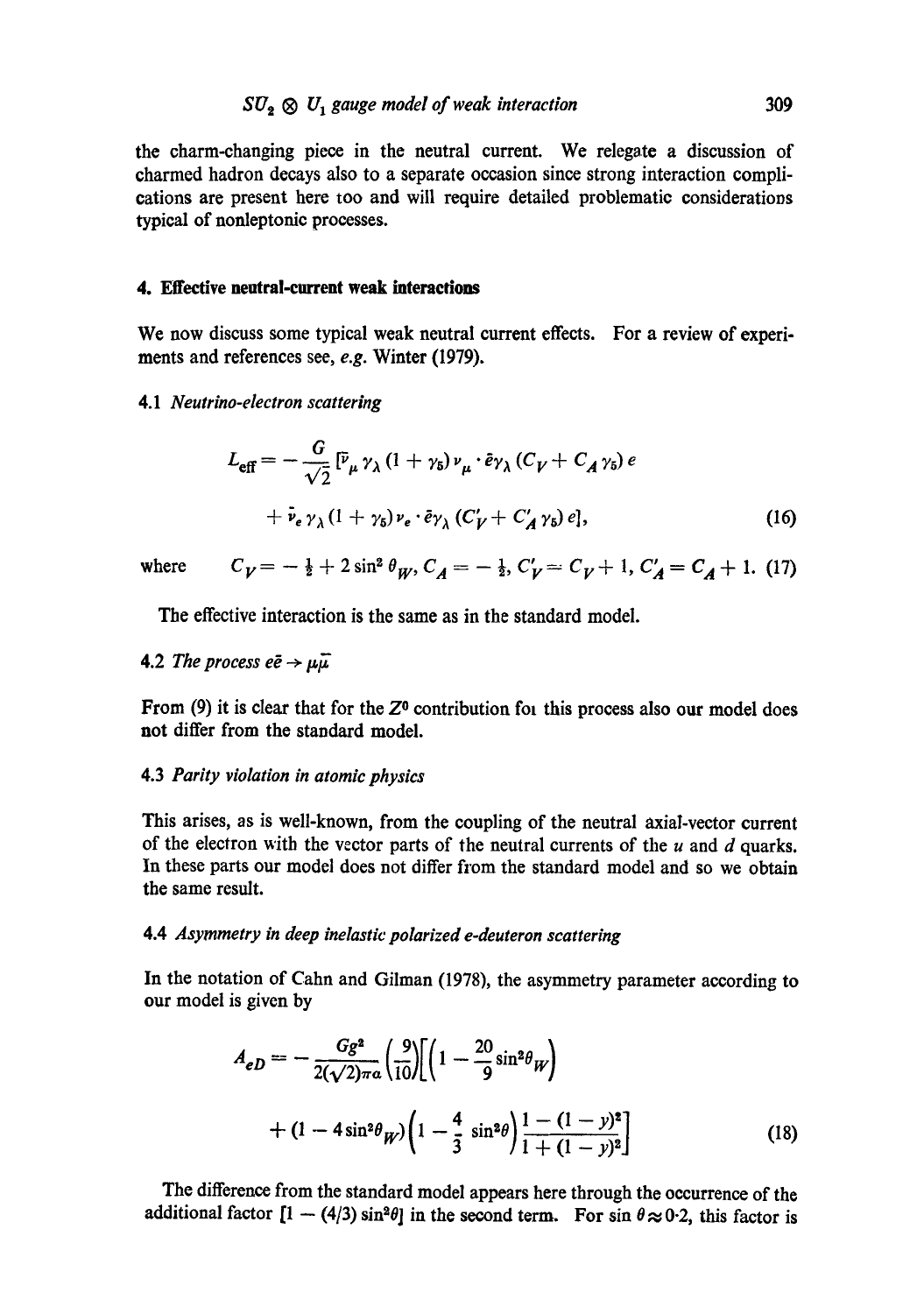$\approx 0.95$ , so that the difference is hardly distinguishable by the present experiments (Prescott *et al* 1978, 1979)

# 4.5 *Parameters characterising flavour-preserving neutral current*  $(v_u - N)$  interactions

Using the currently standard notation, the relevant effective interaction can be written as

$$
L_{\text{eff}} = -\frac{G}{\sqrt{2}} (\bar{\mathbf{\nu}}_{\mu} L_{\lambda} \mathbf{\nu}_{\mu}) [u_{L} (\bar{u} L_{\lambda} u) + u_{R} (\bar{u} R_{\lambda} u) + d_{L} (\bar{d} L_{\lambda} d) + d_{R} (\bar{d} R_{\lambda} d)], \text{ (19)}
$$

where

$$
u_L = \frac{1}{2} \left( 1 - \sin^2 \theta \right) - \frac{2}{3} \sin^2 \theta_W, u_R = \frac{1}{2} \sin^2 \theta - \frac{2}{3} \sin^2 \theta_W; \tag{20}
$$

$$
d_L = -\frac{1}{2} + \frac{1}{3}\sin^2\theta_W, d_R = \frac{1}{3}\sin^2\theta_W
$$
 (21)

The expressions for  $d_L$  and  $d_R$  are the same as in the standard model, whereas the expressions for  $u_L$  and  $u_R$  differ by the small correction terms  $-\frac{1}{2} \sin^2 \theta$  and  $\frac{1}{2} \sin^2 \theta$ , respectively. So these parameters do not significantly differ from those in the standard model.

# 4.6. *Processes involving charm-changing neutral current*

According to (9), there is a pure axial-vector charm-changing piece in the neutral current. This will lead to  $|\triangle C|=1$  as well as  $|\triangle C|=2$  current  $\times$  current effective interactions with interesting consequences (totally absent in the standard model). We write the charm-changing neutral current as

$$
g_L \bar{u} \gamma_\lambda \frac{1}{2} (1 + \gamma_5) c + g_R \bar{u} \gamma_\lambda \frac{1}{2} (1 - \gamma_5) c + \text{h.c.}
$$
 (22)

where

$$
g_L = -g_R = \sin \theta \cos \theta. \tag{23}
$$

For normalization purposes it should be noted that this current leads to the  $|\Delta C| = 1$ effective interaction

$$
L_{\text{eff}}\left(|\Delta C| = 1\right) = -\frac{G}{\sqrt{2}}\left[\bar{\nu}_{\mu}\gamma_{\lambda}(1+\gamma_{5})\nu_{\mu} + \ldots\right]\left[g_{L}\bar{u}\gamma_{\lambda}\frac{1}{2}(1+\gamma_{5})c\right] + g_{R}\bar{u}\gamma_{\lambda}\frac{1}{2}(1-\gamma_{5})c\right]
$$
\n
$$
(24)
$$

Recently a detailed theoretical analysis of the effects of a charm-changing neutral current for arbitrary  $g_L$  and  $g_R$  has been carried out by Buccella and Oliver (1980) and we shall use their results in the following discussion.

Experimental searches for a charm-changing neutral current in neutrino-nucleon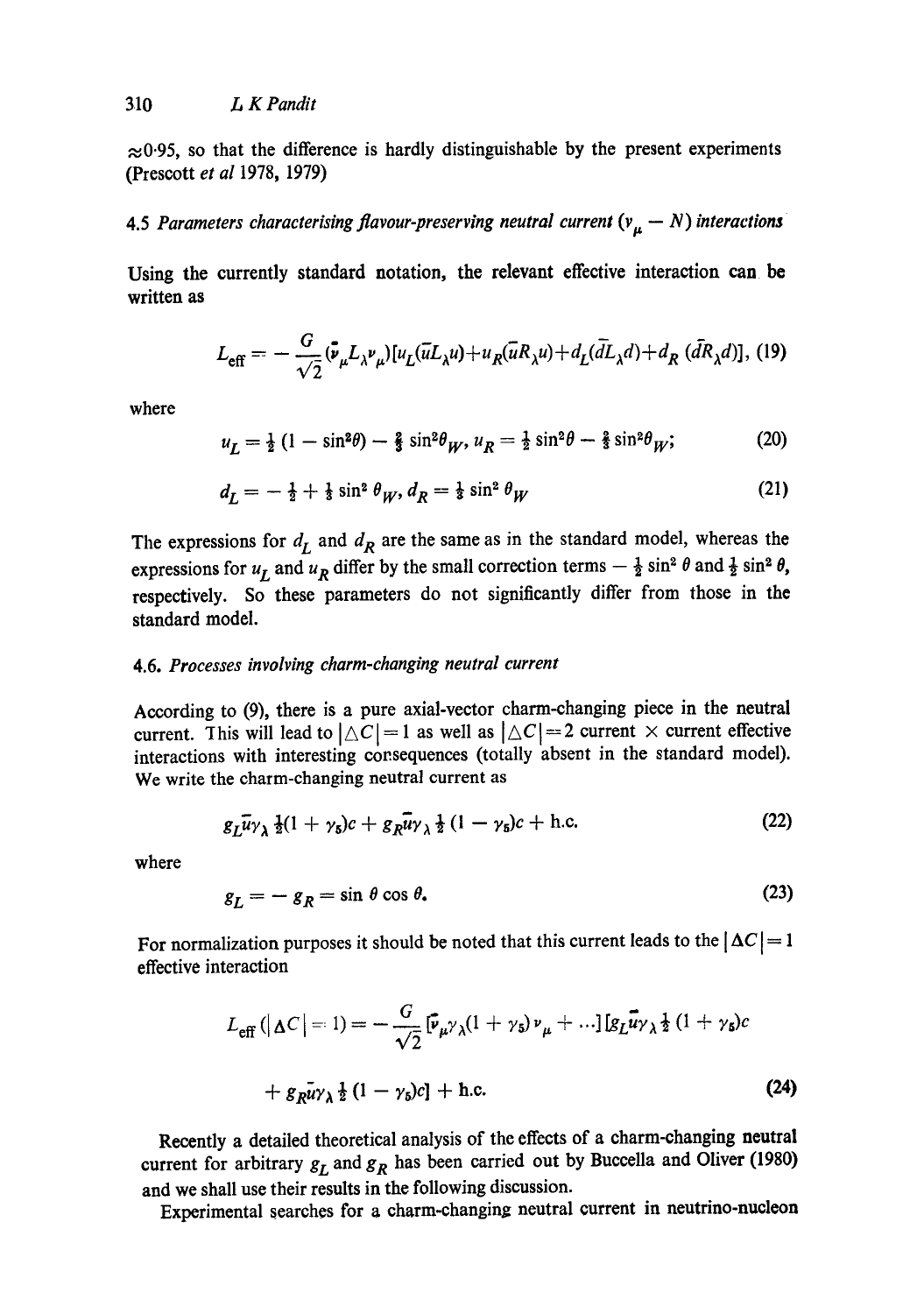reactions look for the 'wrong sign' lepton in the reaction products. In the approximation of the valence quark parton model the relevant quantities are

$$
R = \frac{\sigma(\nu_{\mu}N \to \nu_{\mu}C)}{\sigma(\nu_{\mu}N \to \nu_{\mu}X)} = \left(\frac{1}{2}\right) \frac{g_L^2 + \frac{1}{3}g_R^2}{4\left(\frac{1}{2} - x + \frac{20}{27}x^2\right)},
$$
(25)

$$
\overline{R} = \frac{\sigma(\overline{v}_{\mu}N \to \overline{v}_{\mu}C)}{\sigma(\overline{v}_{\mu}N \to \overline{v}_{\mu}X)} = \left(\frac{1}{2}\right) \frac{g_L^2 + 3g_R^2}{4\left(\frac{1}{2} - x + \frac{20}{9}x^2\right)},
$$
\n(26)

where x stands for sin<sup>2</sup>  $\theta_W$ , N is an 'isoscalar' target and  $C(X)$  denote final states with (without) charm. In the expressions given by Buccella and Oliver the factors  $(1/2)$  in  $(25)$  and  $(26)$  are missing. Since the charm-changing interaction involves only the  $u$  quark, whereas the charm-preserving interactions involves both the  $u$  and the  $d$  quarks, and since in an 'isoscalar' target the number of valence  $u$  quarks is one-half of the total number of valence  $u$  and  $d$  quarks, the above factors  $(1/2)$  are necessary.

(a) Holder *et al* (1978) obtained a  $90\%$  C.L. limit

$$
R<0.026,\tag{27}
$$

which implies that (using  $x \approx 0.23$ )

$$
(g_L^2 + \frac{1}{3}g_R^2) < 0.064\tag{28}
$$

For sin  $\theta \simeq 0.2$ , we obtain for our model, equation (23), the value

$$
(g_L^2 + \frac{1}{2} g_R^2) \approx 0.053,\tag{29}
$$

within the above limit.

(b) Efremenko et al (1979) obtained a 90% C.L. limit

$$
R < 0.04,\tag{30}
$$

which implies that (using  $x \approx 0.23$ )

$$
(g_L^2 + 3 g_R^2) < 0.124,\tag{31}
$$

whereas in our model

$$
(g_L^2 + 3 g_R^2) \approx 0.16 \tag{32}
$$

in disagreement, however not in a flagrant manner, with the above limit. Confirmations of the above experimental limits at a higher confidence level should thus be looked for.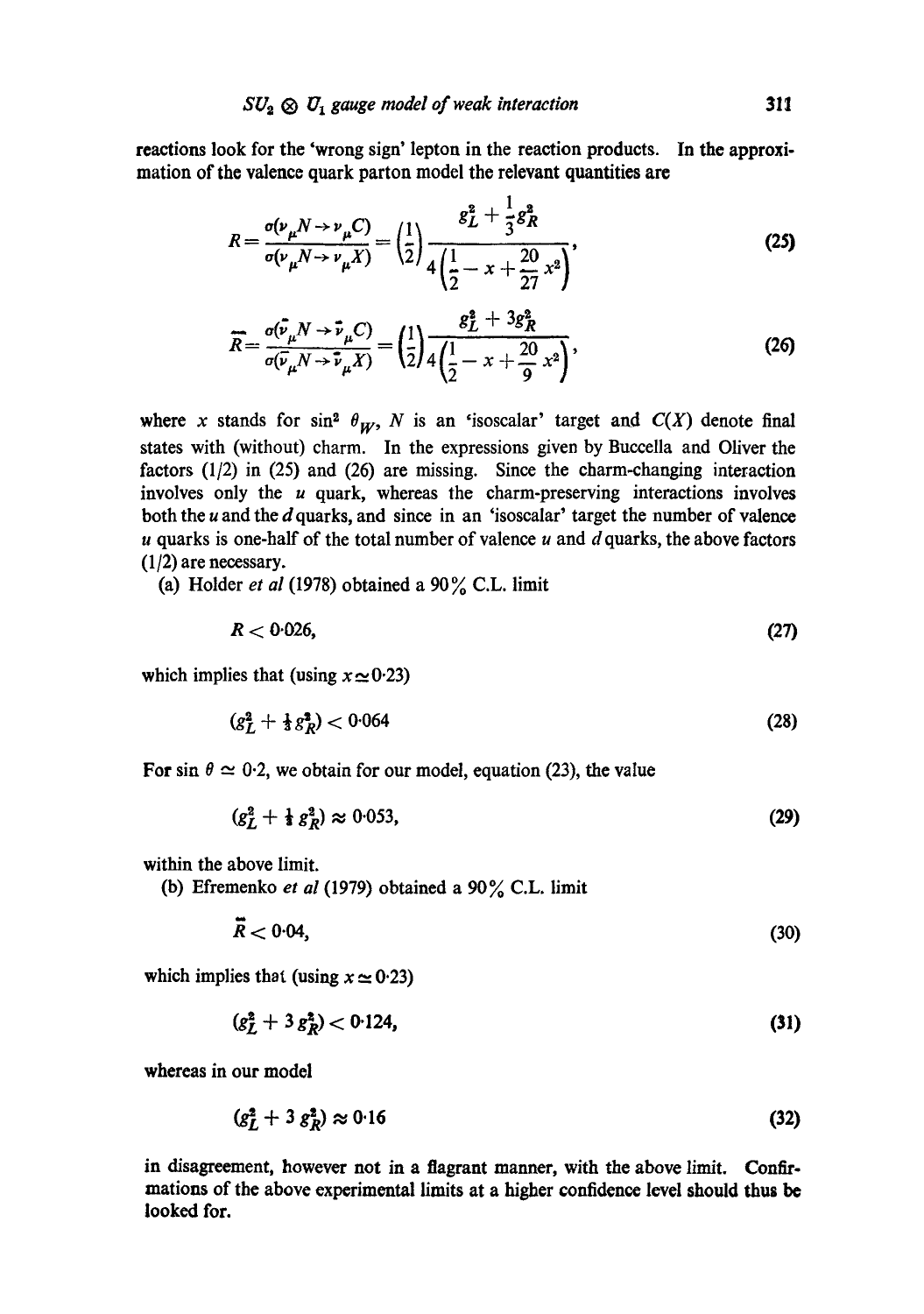(c) Experiments of the Columbia-nNL group reported by Baltay (1978) extract another interesting limit:

$$
\frac{\Gamma(c \to e^+ e^- X)}{\Gamma(c \to e^+ \nu_e X)} < 0.02, \tag{33}
$$

which again leads in the valence parton model (see Buccella and Oliver 1980) to

$$
g_L^2 + g_R^2 < 0.16,\tag{34}
$$

**whereas** in our model

$$
g_L^2 + g_R^2 \approx 0.08. \tag{35}
$$

(d)  $|\Delta C| = 2$ ,  $(D^0 - \overline{D}{}^0)$  — mixing of sizable amount is expected in our model. A detailed analysis, including QCD corrections that are critical, in the general case has been carried out by Buccella and Oliver (1980). These authors arrive at the conclusion: 'Strictly speaking, large  $g_L$ ,  $g_R$  couplings are not excluded.... $D^0$ - $\bar{D}^0$ mixing cannot exclude large (dominantly axial-vector) couplings.' In our model the coupling *is* pure axial-vector.

The considerations presented in  $\S$ § 3 and 4 above indicate that the model has several interesting consequences of experimental interest. Severe tests of the model, both for the strangeness-changing charged current as well as for the charm-changing neutral current, are expected from the study of charm production in high energy  $\bar{v}_u$ reactions.

# **Acknowledgements**

The author expresses his thanks to Drs K V L Sarma, S Banerjee, D P Roy, Probir Roy, R Godbole and A Gurtu for helpful discussions.

#### **References**

Baltay C 1978 *Proc. 19th Intl. Conf. on high Energy Physics,* Tokyo, p. 901 Barger V and Nanopoulos D V 1977 *Nucl. Phys.* B124 426

- Buccella F and Oliver L 1980 *Nucl. Phys.* B162 237
- Cahn R N and Gilman F J 1978 *Phys. Rev.* D17 1313
- Efremenko Vet *al* 1979 *Phys. Lett.* B88 181
- Fisk H E 1981 *Proc.* 1981 *Intl. Symp. on Lepton and Photon Interactions at High Energies* (University of Bonn)
- Georgi H and Glashow S L 1972 *Phys. Rev.* D6 429
- Glashow S L, Iliopoulos J and Maiani L 1970 *Phys. Rev.* D2 1285
- Holder M *et al* 1978 *Phys. Lett.* B74 277
- Keller P *et a11982 Phys. Rev. Lett.* 48 971
- Kobayashi M and Maskawa K 1973 *Prog. Theor. Phys.* 49 652
- Lee B W 1975 *Proc.* I975 *Intl. Syrup. on Lepton and Photon Interaction at High Energies* (Stanford **University)**